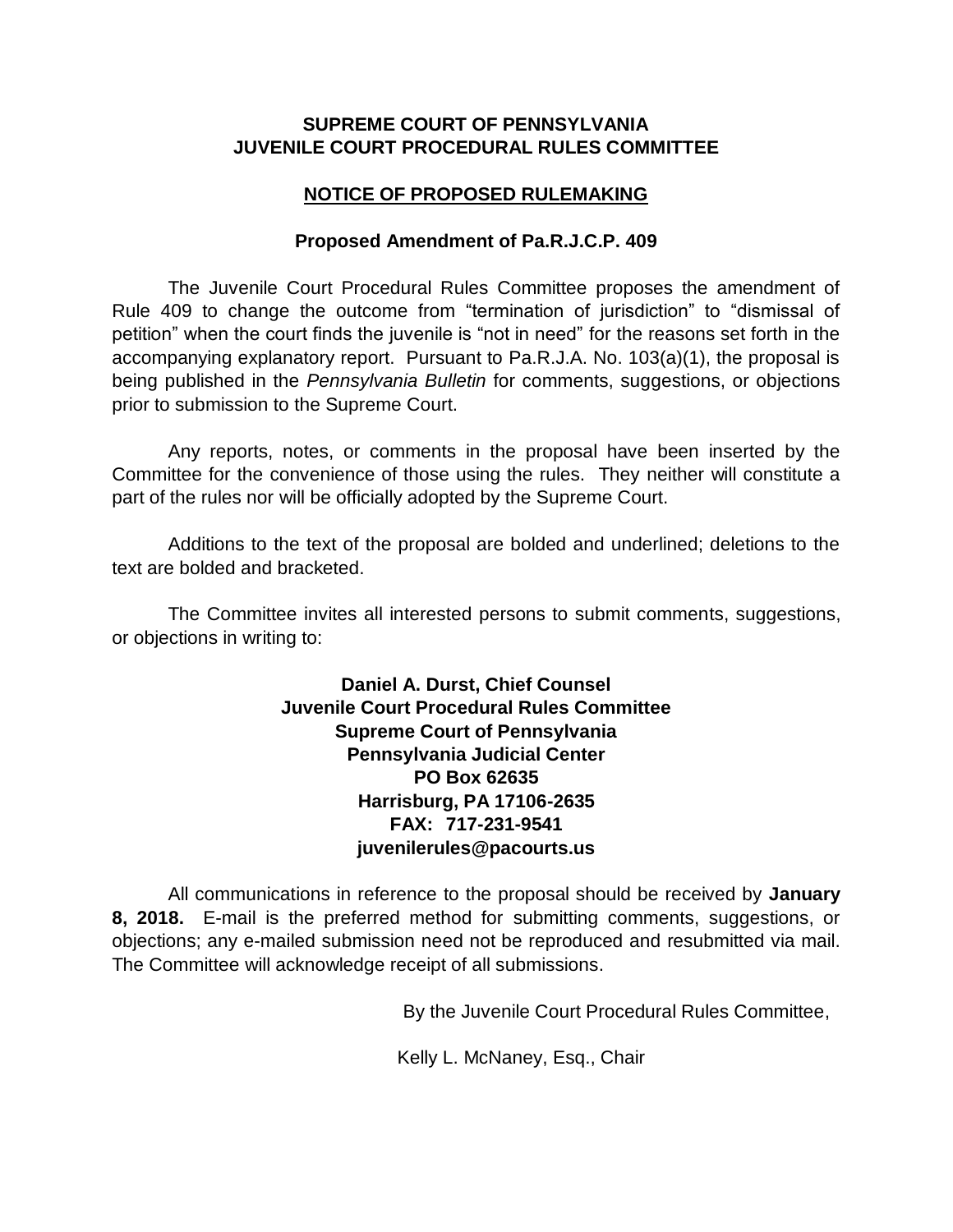### **SUPREME COURT OF PENNSYLVANIA JUVENILE COURT PROCEDURAL RULES COMMITTEE**

#### **REPORT**

#### **Proposed Amendment of Pa.R.J.C.P. 409**

The Juvenile Court Procedural Rules Committee proposes the amendment of Rule 409 to change the outcome from "termination of jurisdiction" to "dismissal of petition" when the court finds the juvenile is "not in need."

In a delinquency proceeding, if a court's ruling on the offenses is that the juvenile did not commit the alleged offenses, the Juvenile Act requires the petition be dismissed. *See* 42 Pa.C.S. § 6341(a). Rule 408 tracks this legislatively mandated outcome. *See* Pa.R.J.C.P. 408(B)(1). If the court rules that the juvenile committed the alleged offenses, but the juvenile is not in need, the Juvenile Act requires the proceeding be dismissed. *See* 42 Pa.C.S. § 6341(b). In contrast, Rule 409 states that court shall enter an order terminating jurisdiction. *See* Pa.R.J.C.P. 409(A)(1)(a).

As mentioned, the Juvenile Act has two outcomes: 1) dismissal of the petition; and 2) dismissal of the proceeding. The Juvenile Act requires the delinquency petition to include both the alleged offenses and a statement that the juvenile is in need. *See* 42 Pa.C.S. § 6334(a)(1). Therefore, a failure to substantiate either requirement would result in dismissal of the petition, which then operates to dismiss the proceeding.

Within the Rules, there are two outcomes: 1) dismissal of the petition; and 2) termination of jurisdiction. Procedurally, there is no difference between a dismissal of a petition pursuant to Rule 408 and termination of jurisdiction pursuant to Rule 409 because the outcomes are the same: there is no adjudication of delinquency after consideration of the merits. *See also In Interest of Morrow*, 583 A.2d 816, 818 (Pa. Super. 1990) (jeopardy attached once testimony commenced at the adjudicatory hearing). Moreover, for purposes of expungement, the termination of jurisdiction is considered the same as a dismissed petition. *See* Pa.R.J.C.P. 170(A)(2) and Comment.

The Committee discussed concerns that "jurisdiction," as used in Rule 409, might be conflated with the use of that term in other parts of the Rules. *See, e.g.*, Pa.R.J.C.P. 630. Accordingly, to resolve any ambiguity, the Committee proposes to amend Rule 409(A)(1)(a) to state that the petition shall be dismissed when the juvenile is found not to be in need.

The Committee invites all comments, concerns, and suggestions regarding this rulemaking proposal.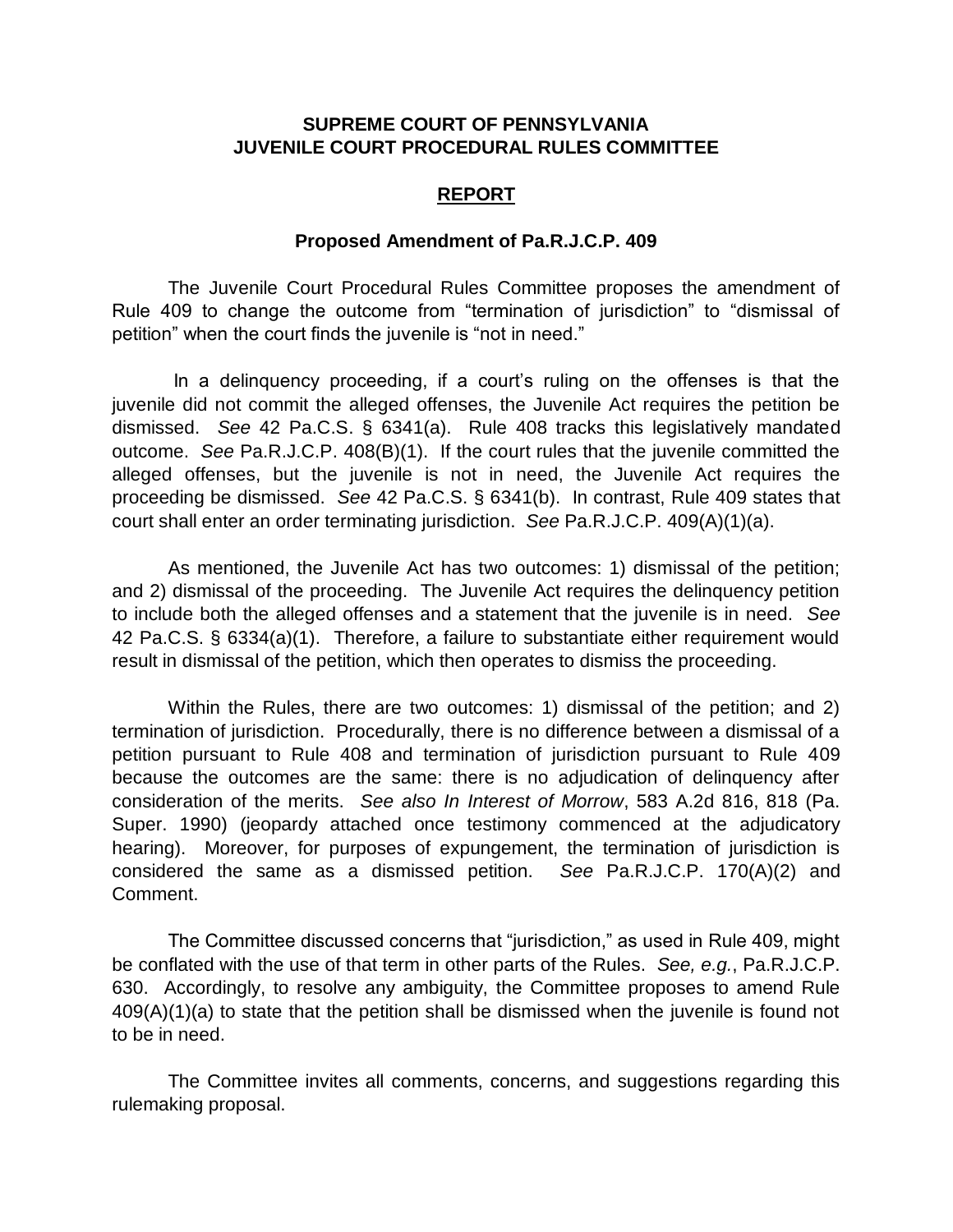# **RULE 409. ADJUDICATION OF DELINQUENCY**

- A. **Adjudicating the [j]Juvenile [d]Delinquent.** Once the court has ruled on the offenses as provided in Rule 408, the court shall conduct a hearing to determine if the juvenile is in need of treatment, supervision, or rehabilitation.
	- 1) **Not in [n]Need.** If the court determines that the juvenile is not in need of treatment, supervision, or rehabilitation, the court shall enter an order providing that:
		- a) **[jurisdiction shall be terminated] the petition shall be dismissed** and the juvenile shall be released, if detained, unless there are other reasons for the juvenile's detention; and
		- b) any records, fingerprints, and photographs taken shall be expunged or destroyed.
	- 2) **In [n]Need.**
		- a) If the court determines that the juvenile is in need of treatment, supervision, or rehabilitation, the court shall enter an order adjudicating the juvenile delinquent and proceed in determining a proper disposition under Rule 512.
		- b) The court also shall order the law enforcement agency that submitted the written allegation:
			- i) to take, or cause to be taken, the fingerprints and photographs of the juvenile if not previously taken pursuant to this case, and
			- ii) to ensure that these records, including the case reference number, are forwarded to the central repository maintained by the Pennsylvania State Police.

### B. **Timing.**

- 1) If the juvenile is in detention, the court shall make its finding within twenty days of the ruling on the offenses pursuant to Rule 408.
- 2) If the juvenile is not in detention, the court shall make its finding within sixty days of the ruling on the offenses pursuant to Rule 408.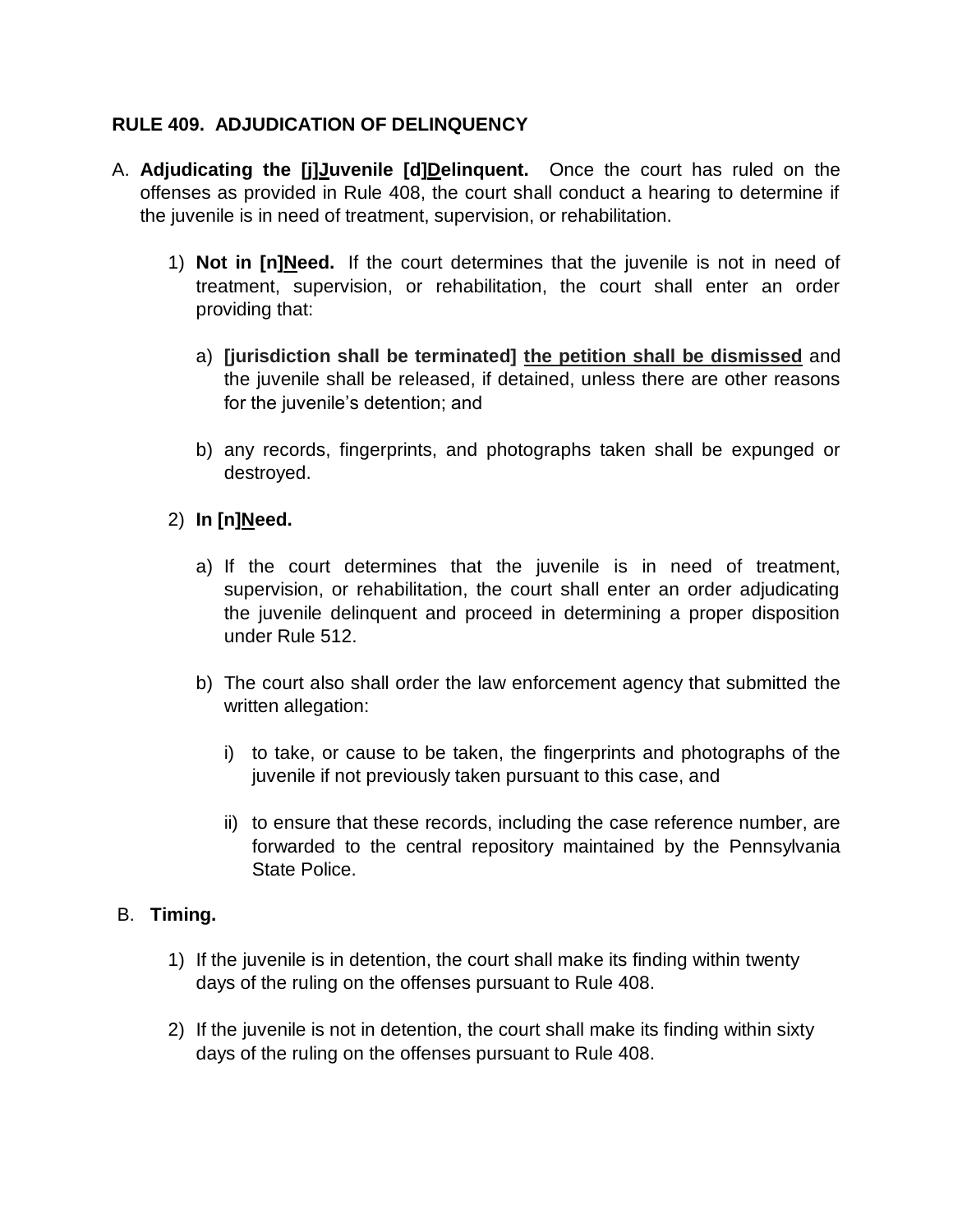C. **Extending Time by Agreement.** The time restrictions under paragraphs (B)(1) and (B)(2) may be extended if there is an agreement by both parties.

# **Comment**

 Under paragraph (A), absent evidence to the contrary, evidence of the commission of acts that constitute a felony is sufficient to sustain a finding that the juvenile is in need of treatment, supervision, or rehabilitation. *See* 42 Pa.C.S. § 6341(b).

 If the court determines that the juvenile is not in need of treatment, supervision, or rehabilitation and the court enters an order **[terminating jurisdiction] dismissing the petition**, the victim, if not present, shall be notified of the final outcome of the proceeding. *See* Victim's Bill of Rights, 18 P.S. § 11.201 *et seq.*

 This rule addresses adjudicating the juvenile delinquent or **[releasing the juvenile from the court's jurisdiction] dismissing the petition**. This determination is different from finding the juvenile committed a delinquent act under Rule 408.

 Pursuant to 42 Pa.C.S. § 6308(c)(3), all fingerprints and photographic records are to be destroyed upon order of the court if the juvenile is not adjudicated delinquent.

 Pursuant to paragraph (A)(1)(b), the court is to specify which items are to be expunged and which items are to be destroyed. *See* Rule 172(A)(2) and its Comment.

 Pursuant to paragraph (A)(2)(b)(ii), a case reference number is to be included to help track this case. See Comment to Rule 170 for further description of a case reference number.

 A report on the disposition is to be sent to the Juvenile Court Judges' Commission. *See* 42 Pa.C.S. § 6309(d).

For dispositional hearing procedures, see Chapter Five.

**Official Note:** Rule 409 adopted April 1, 2005, effective October 1, 2005. Amended December 24, 2009, effective immediately. Amended May 26, 2011, effective July 1, 2011. Amended July 28, 2014, effective September 29, 2014. **Amended \_\_ \_\_, 2018, effective \_\_ \_\_, 2018.**

### *Committee Explanatory Reports:*

Final Report explaining the provisions of Rule 409 published with the Court's Order at 35 Pa.B. 2214 (April 16, 2005). Final Report explaining the amendments to Rule 409 published with the Court's Order at 40 Pa.B. 222 (January 9, 2010). Final